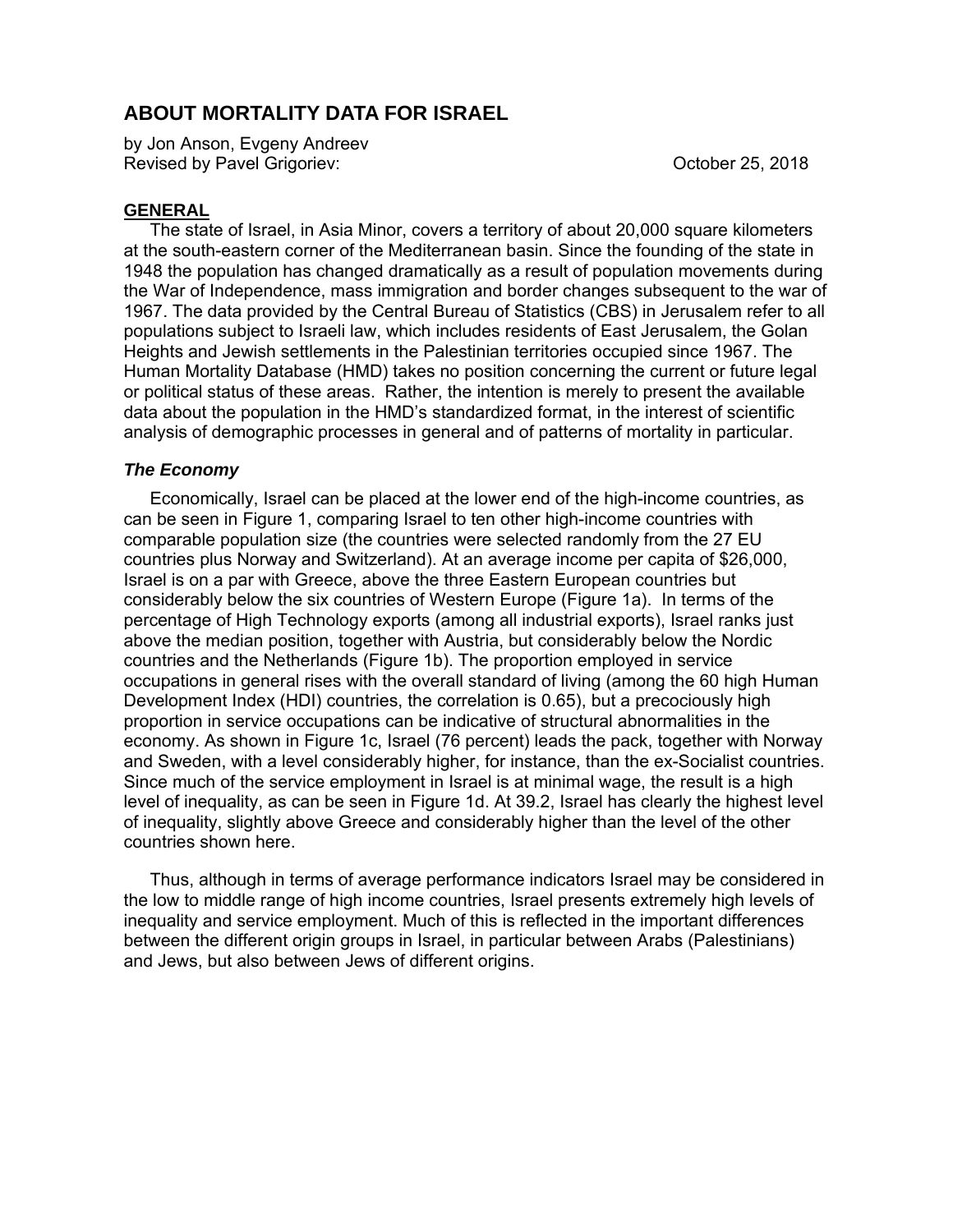

**Country** 



**Source:** These data are taken from the United Nations Human Development Report (http://hdrstats.undp.org/buildtables/, downloaded June 10th 2008).

#### **Notes:**

- 1. Figure 1a presents information on Gross Domestic Income per capita in purchasing power parity (PPP) US\$ for 2005.
- 2. Figure 1b shows High Technology exports as a percent of all industrial exports for each country in 2005.
- 3. Figure 1c represents the percentage employed in service occupations as a percent of total employment for each country in 2005.
- 4. Figure 1d presents the Gini index (higher values indicate greater within-country inequality) for the latest year available for each country in the period 1996-2005.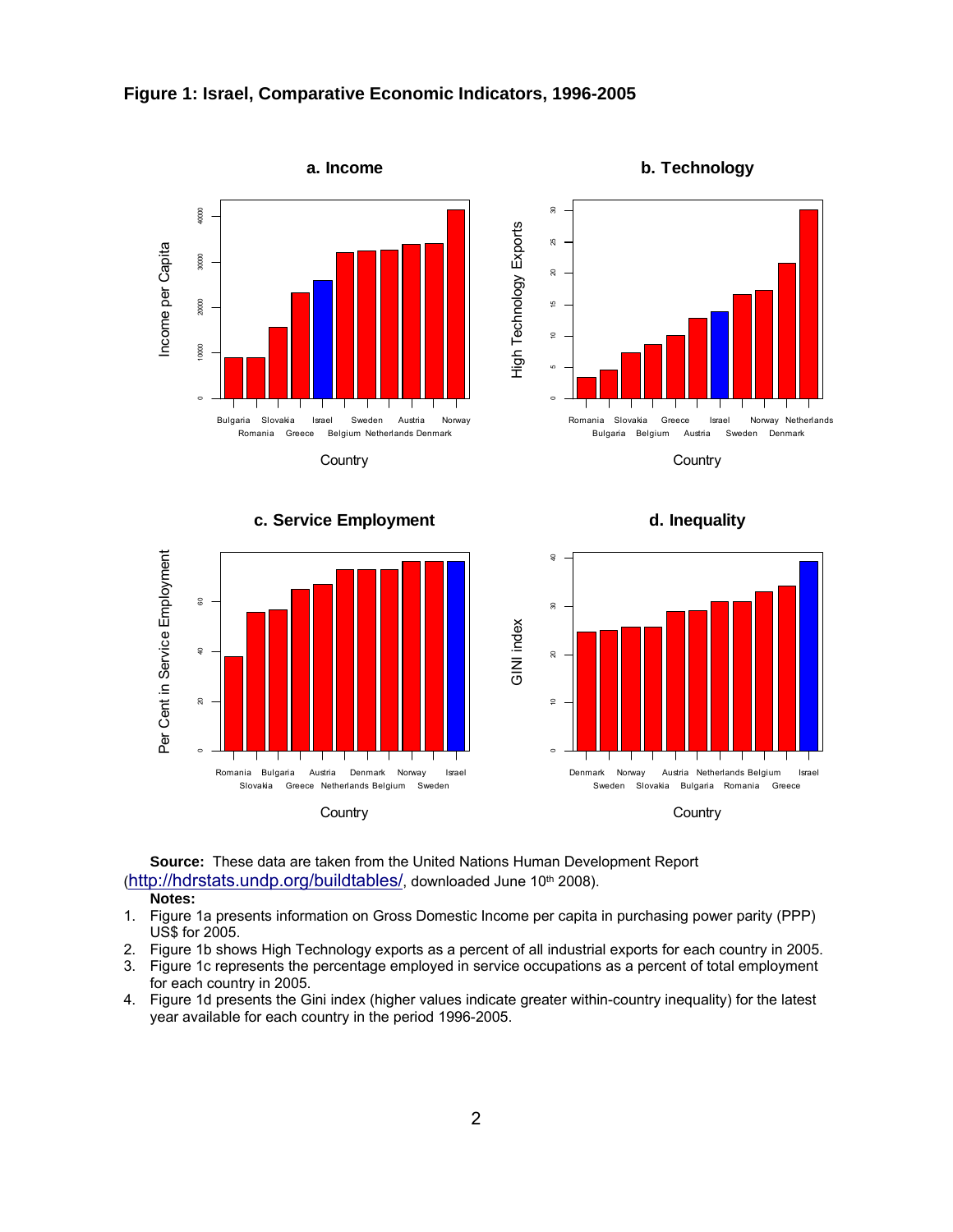#### **TERRITORIAL COVERAGE**

There were no territorial changes during the period covered by the HMD (since 1983).

## **DEATH COUNT DATA**

Israel has maintained a population registry since 1948, which records all births, deaths, changes in marital status and changes of address. In general, death registration covers the *de jure* population with the exception of deaths that occur abroad. The register has been operational since November 1948 and has been fully functional for the whole population (Jews and Arabs) since early 1949. Nonetheless, vital statistics (births and deaths) were not published for the Arab population until 1955. Prior to 2002, deaths of Israeli residents that occurred abroad were not registered. Since 2002, deaths of Israelis who died within one year of leaving the country have been registered. The data also do not include deaths of tourists and labour migrants. The death counts are available by single years of age with an open age interval for 95 years and older.

## **POPULATION COUNT DATA**

The first Israeli census was held in November 1948, and was, in essence, a registration of the population within the territory held by Israel at that time. Since then, there have been five censuses, in 1961, 1972, 1983, 1995, and 2008. In the first four censuses, all *de jure* households (Israeli citizens and permanent residents) filled in a "short questionnaire" with summary details of household members by age, sex, marital status, relation to the nominated head of household, and place of birth. Twenty percent of households filled in a "long questionnaire" giving details of housing conditions and household wealth. For individuals aged 15 and older, details were also obtained on education, labour force characteristics, fertility (women) and internal migration. Current data on population are based on the census, updated through the population registry. A record is kept of all persons leaving and entering the country. Those who have been absent for more than a year are removed from the records until their return. The most recent census (in 2008), was a registry linked census and included only the 20 percent sample, on the basis of which current population data have been updated. Official annual population estimates are provided by single years of age, ending with an open age interval of 95 and over, and are post-censual population estimates, which have not been revised backwards according to subsequent censuses. For this reason there are significant jumps in net migration in years when the censuses were taken, which are 1995 and 2008 for the last two (Figure 2) (data for female cohorts are taken as an example)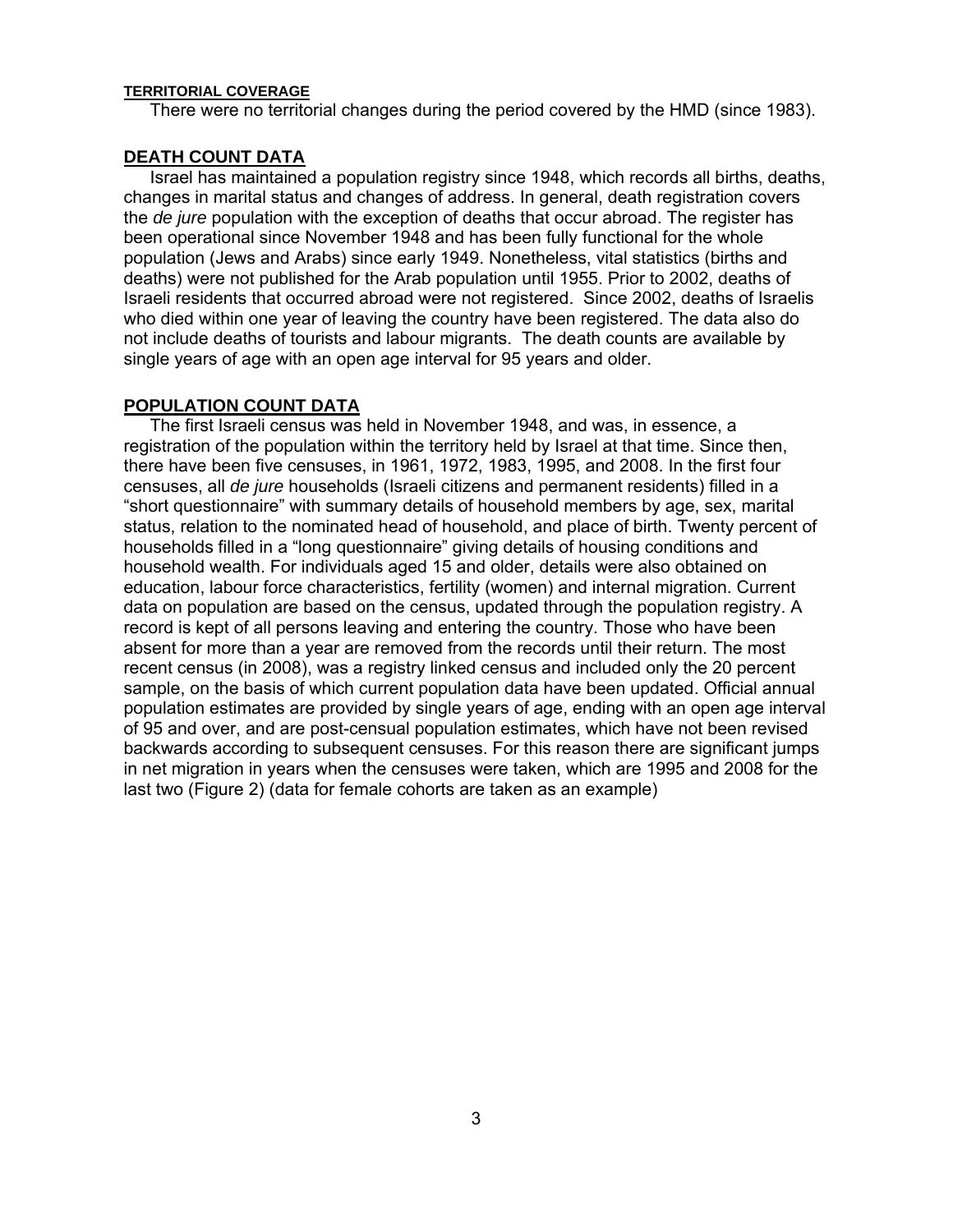## **Figure 2. Net migration estimates based on official annual female population estimates**



Although Israel is not the only country which does not recalculate back population estimates after the next census there is no other country in the HMD with such large (in comparison with total population) and irregular migration. Thus, the standard HMD intercensal method cannot be applied to correct this problem. We adjusted the official annual population estimates for 1985-1995 and 1996-2007 using the special method described in Appendix 2. Unfortunately, this non-standard approach required additional input data, namely two types of official population estimates ("new" and "old") for two census years (1995 and 2008): 1) estimates based on the new census data and 2) post-censal estimates based on the previous census. With help of the Central Bureau of Statistics of Israel we collected such data. The "old" post-censal population estimates for 1995 are based on the 1983 Census (the reference date is June  $4<sup>th</sup>$ ) whereas for 2008 they were derived on the basis of the 1995 Census (the reference date is November 4 th). Current population estimates from the end of 2008 onward are based on the 2008 census (the reference date is December  $27<sup>th</sup> 2008$ ) as well as birth and death data from vital statistics.

## *Population growth and structure*

 $\overline{a}$ 

In 1948, on the eve of Israel's independence, there were an estimated 650,000 Jews and about 870,000 Arabs living in the territory that was to become the State of Israel. By mid-1949, at the time of the Rhodes armistice agreement, there were already about 900,000 Jews and only about 158,000 Arabs, of whom approximately 70 percent were Muslim, 21 percent Christian, and 9 percent Druze. Over the following 60 years, low mortality, high fertility and immigration have increased the total population to 7.7 million at the end of 2010 (http://www.cbs.gov.il/www/yarhon/b1\_h.htm), of which about 80 percent are Jews and 20 percent Arab. Over one half of this tenfold increase in population is attributable to Jewish immigration, without which the Jewish population, by natural increase, would probably be less than two million.1 In 2009, over 20 percent of the total

<sup>1</sup> The current Jewish natural growth rate is around 13 per thousand, having risen from around 11 per thousand at the turn of the century. Historically, natural growth rates have been much higher, mainly as a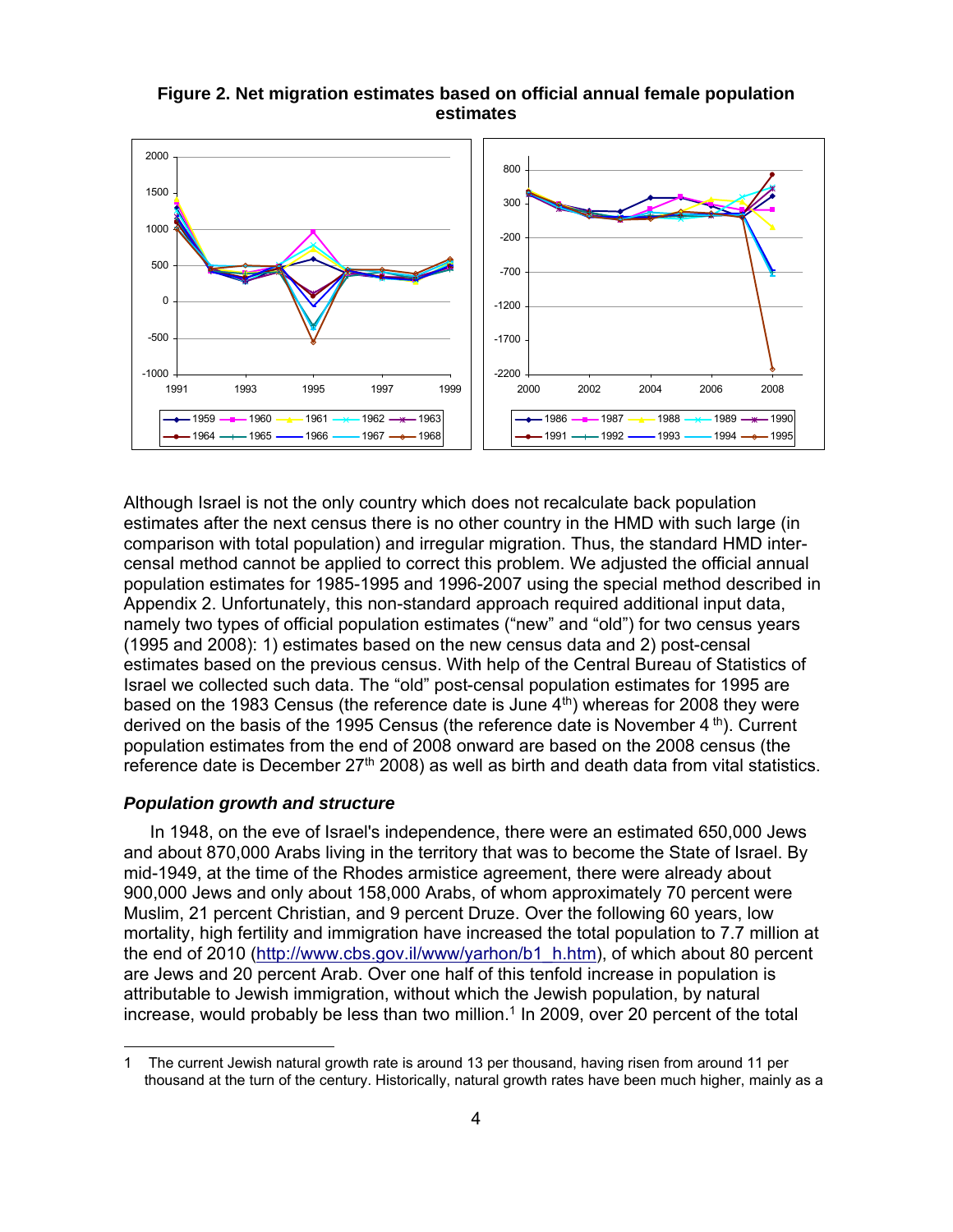population, and 30 percent of the Jewish population, was born abroad, with about half of all immigrants having arrived since 1990.

Figure 3 presents the population pyramid for 2007 (CBS, 2008, Table 2.19). The population is composed of a number of identifiable bands, with break-points corresponding to critical years in Israel's history. The oldest band ends at about age 60, below which point the pyramid widens slightly. The second band of people born since the founding of the state ends around age 40 (i.e., with the cohorts born after the 1967 war). The third band would appear to end at around age 10, or, in terms of birth cohorts, almost a decade after the large immigration wave of the early 1990s. Thus, while the breaks in the population structure would appear to be associated with times of high immigration, this is not systematically the case, and a full analysis would have to consider economic, social and political developments within Israel.





#### **BIRTH COUNT DATA**

Data on births cover all births in Israel for which at least one of the parents is an Israeli resident. Throughout the period covered by HMD data, the World Health Organization (WHO) definition of live births was used. The complete WHO definition of stillbirths was adopted in 2003. The data do not include births to Israelis abroad (children born abroad are registered as immigrants upon arrival in Israel).

result of the high fertility of immigrants from Asia and Africa. Even at the historically high natural growth rates, the current Jewish population would only be about 2.7 million.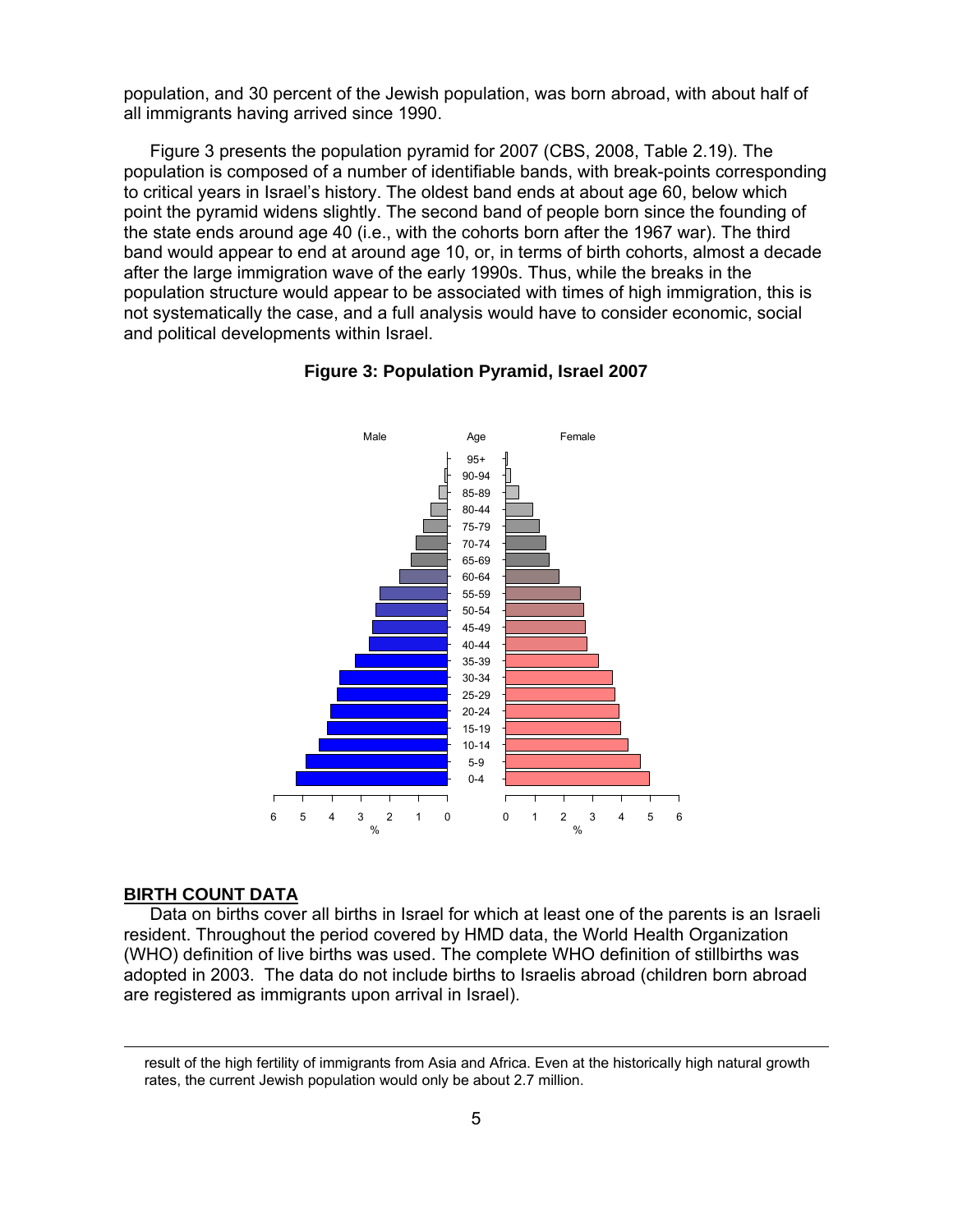## **FERTILITY: THE STALLED DEMOGRAPHIC TRANSITION**

In comparison with most other developed countries, the demographic transition in Israel appears to have "stalled." The level of mortality is at, or below, that of other countries with a comparable mean standard of living, but fertility and family formation patterns remain considerably more traditional, with a higher level of fertility, earlier and more lasting marriages, and a larger proportion of the fecund life span spent in marriage (Peres and Katz 1981, Fogiel-Bijaoui 2002, Anson, 2010). This does not mean, however, that Israel is pre- or non-transitional. Table 1 presents comparative data for Europe and Israel, with a third column presenting data for the Occupied Palestinian Territories, as an example of a non-transitional society. Total fertility in Israel is higher than that for any European country, but considerably lower than for Palestine. Women's mean age at marriage (SMAM) in Israel is at the lower edge of the European distribution, whereas for Palestine it is considerably below the European values. Marital levels  $(I_m)$  (Coale, 1969) for Israel are at the upper end of the European distribution, but are considerably below that for Palestine. The level of divorce, as indicated by the divorced-to-married ratio, is relatively low, with Israel in the second quartile of the European range, but also considerably higher than for Palestine.

| Indicator                                                | Europe <sup>1</sup><br>Lower Quartile<br>Median<br><b>Upper Quartile</b> | Israel | Occupied<br>Palestinian<br>Territory |
|----------------------------------------------------------|--------------------------------------------------------------------------|--------|--------------------------------------|
| <b>Total Fertility Rate</b><br>(TFR) <sup>2</sup>        | 1.3<br>1.4<br>1.8                                                        | 2.9    | 5.1                                  |
| Singulate Mean<br>Age of Marriage<br>(SMAM) <sup>3</sup> | 25<br>26<br>30                                                           | 25     | 22                                   |
| Coale's Marriage<br>Index $(I_m)^4$                      | 0.391<br>0.485<br>0.518                                                  | 0.565  | 0.686                                |
| Divorce/Married<br>ratio among<br>women <sup>5</sup>     | 0.0716<br>0.130<br>0.194                                                 | 0.0911 | 0.0200                               |

**Table 1: Comparative Fertility and Nuptiality Indicators: Europe, Israel and Palestinian Authority circa 2001**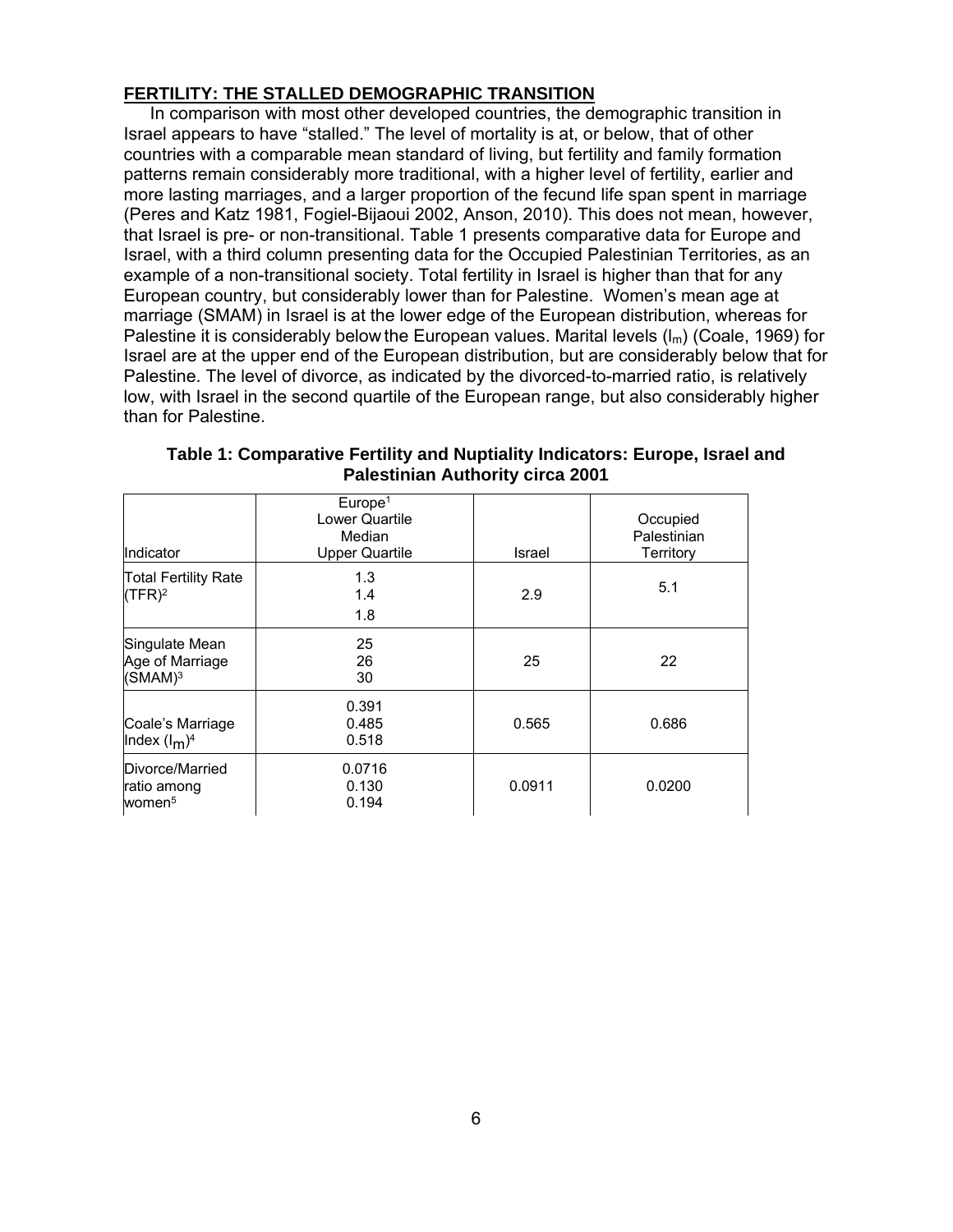#### Notes:

1. Including 27 states of the European Union, plus Norway and Switzerland.

2. Source: United Nations Department of Economic and Social Affairs, Statistics and indicators on women and men,

http://unstats.un.org/unsd/demographic/products/indwm/tab2c.htm, accessed November 18th 2007.

3. Source: United Nations Department of Economic and Social Affairs, Statistics and indicators on women and men, http://unstats.un.org/unsd/demographic/products/indwm/tab2b.htm,

accessed November 18th 2007. European data do not include Germany. 4. Coale's marital index (approximate proportion of her fecund life the average woman spends married) (Coale, 1969). Source: United Nations Department of Economic and Social Affairs, Demographic Yearbook Special Census Topics, Table 3: Population by marital status, age, sex, urban/rural residence: each census, 1985-2004, (released: June 30th 2006). http://unstats.un.org/unsd/demographic/products/dyb/dybcens.htm,

accessed November 18<sup>th</sup> 2007. European data do not include Belgium and Malta.

5. Ratio of the number of divorced women to the number of married women.

## **MORTALITY TRENDS**

 $\overline{a}$ 

Israeli men's life expectancy is ranked 5th in the world, less than a year lower than in Switzerland, which is ranked first. Israeli women's life expectancy is ranked 12th, three years lower than in Japan, ranked first (2008) [CBS. 2010].

Figure 4 presents life expectancy trends for Israel compared with the median life expectancy for the OECD countries. Among males, Israeli life expectancy is consistently two to three years higher than the OECD median, although there appears to be a slight narrowing of the gap in recent years. In Israel, female life expectancy has been rising slightly faster than male life expectancy, with the result that the sex gap in life expectancy has widened from three to four years, and female life expectancy now matches the OECD median. The decline in infant mortality during 1970-2007 is presented in Figure 5, again with median OECD values for comparison.<sup>2</sup> In general, the infant mortality rate has declined at a constant rate over this period, following the OECD median, albeit at a level about 20 percent higher. The stillbirth ratio (stillbirths/live births) declined at about the same rate until the late 1980s; since then, it has leveled off to reach 3.8 per 1000 in 2006.

<sup>2</sup> The median is presented rather than the mean as it is less sensitive to the extremely high infant mortality rate in Turkey and Mexico, particularly in the earlier years.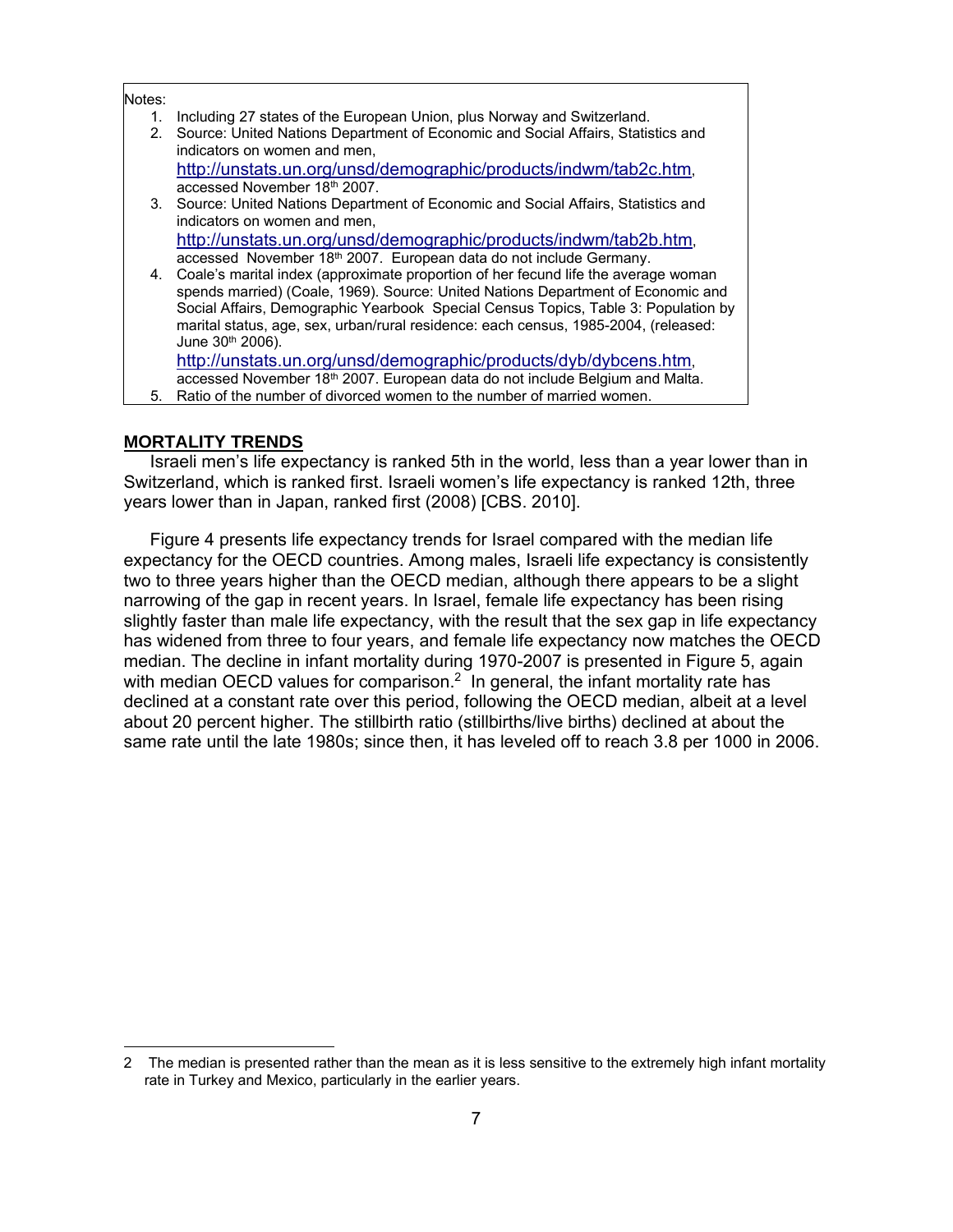

Israeli data through 1982 from publications by the CBS; estimates since 1983 come from the HMD. OECD data come from http://www.oecd.org/document/16/0,3343,en\_2825\_495642 2085200 1 1 1 1,00.html, downloaded June 10th 2008.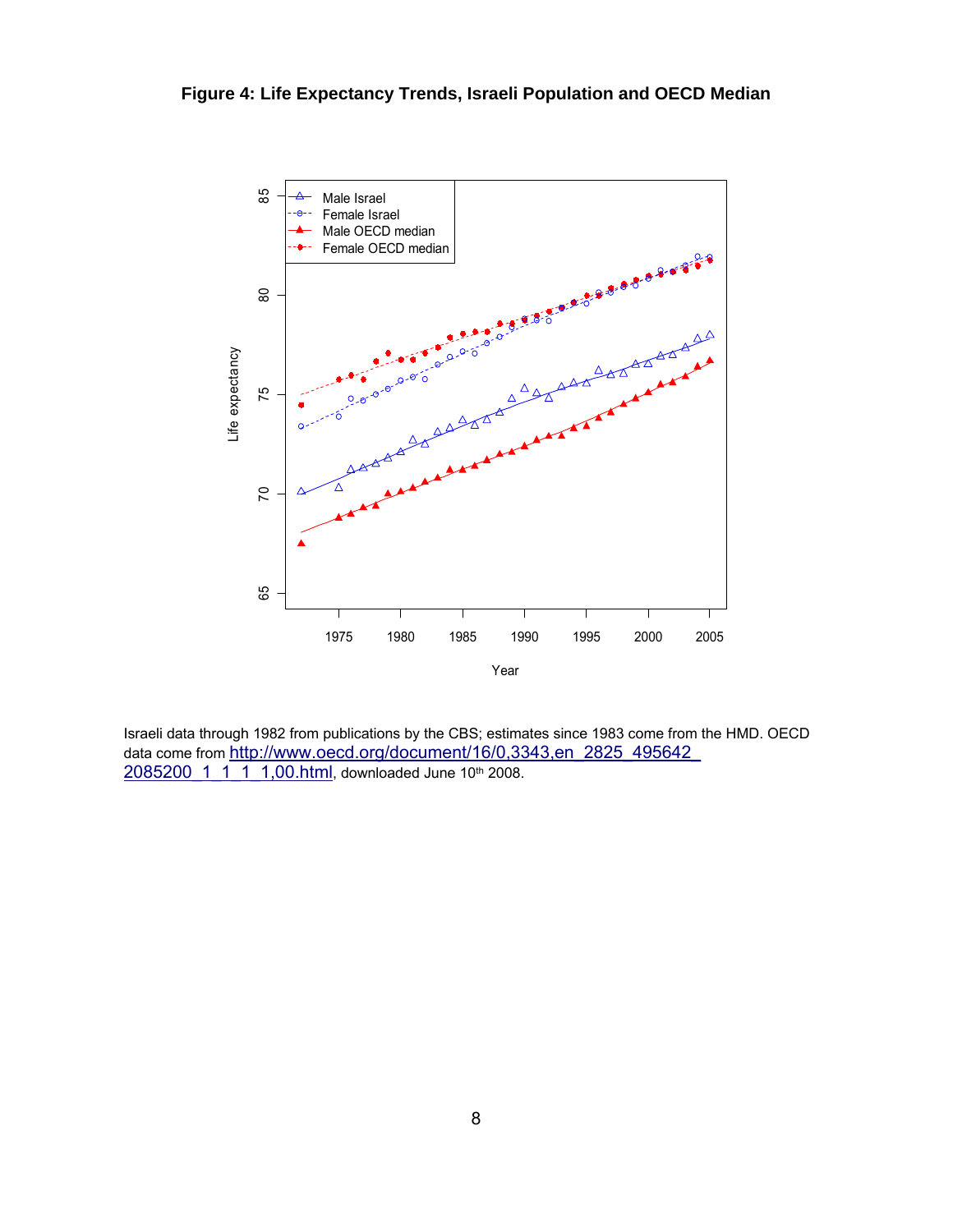

Source: Israeli data come from CBS 2008, Table 3.1. OECD data come from (http://ocde.p4.siteinternet.com/publications/doifiles/812005171G007.xls, downloaded May 13<sup>th</sup>  $2009$ ).

Note: The IMR is expressed as the number of infant deaths per 1,000 live births in the same year. The stillbirth ratio is the number of stillbirths per 1,000 live births.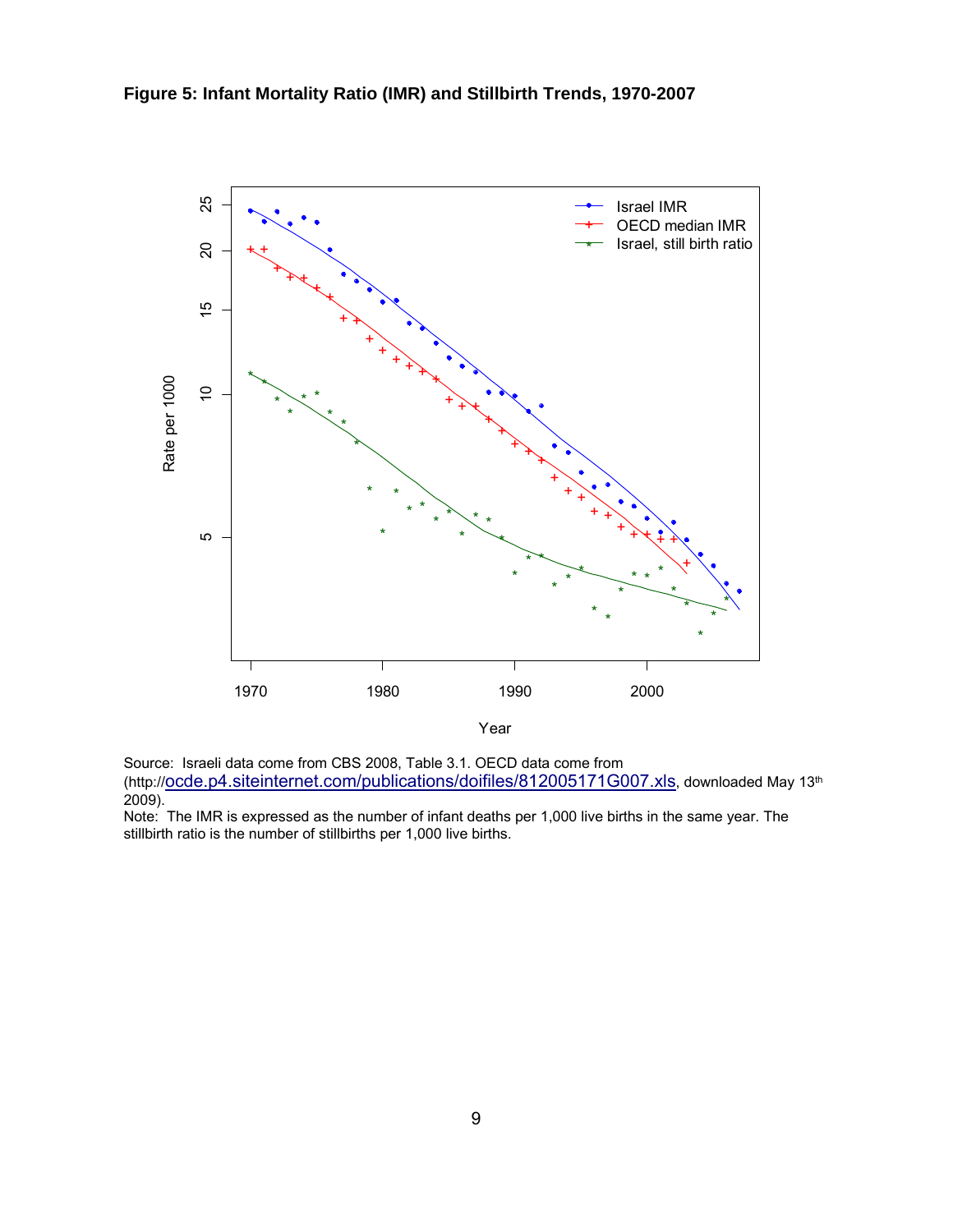### **DATA QUALITY ISSUES**

HMD estimates of the population at advanced ages are calculated using the extinct cohort and survivor ratio methods.<sup>3</sup> As a result, population sizes at ages 80 and older differ from those published by the CBS. There are two reasons for these differences between the official and HMD population estimates for ages 80+.

The data for Israel do not show a typical age heaping pattern. Nonetheless, the official population estimates suggest that the 1900 birth cohort is substantially larger than the cohorts born in 1899 and 1901 (Figure 6, left panel, presents data for females; the picture for males is similar). Some cohort heaping is also observed for the 1910 cohort (not shown). It is very likely that many immigrants who arrived without a birth certificate, or from countries with problematic registration at the time of their birth, rounded off their birth year to the nearest decade. This hypothesis is supported by similar heaping in the death counts (Figure 5, central panel). If such cohort misreporting were the same among deaths and population counts, the errors should cancel out when calculating death rates. An implausible concavity in mortality curves by cohort (Figure 5, right panel) suggests that the misreporting bias may have been more severe for population counts than for death counts. This peculiarity is observed up until 1995 when the 1900 cohort was included in the age group 95+. The 1995 census data for one-year age groups is available only for ages below 95; thus, it is not possible to check what happened to the size of this cohort in the 1995 census. However, after 1995 the size of the 95+ age group grew 4.3-fold for men and 8.4-fold for women, when compared with the pre-census year.

The HMD methods eliminate some of the irregularities in the size of age-specific population groups (Figure 7) at old ages. These procedures increase the size of the age group 80-94 in 1984-2002 by an average of 9% for females and 6% for males. This increase may be partly explained by using the extinct/almost extinct cohort method which is based on an assumption of zero migration. However, this assumption may not work for Israel, where the number of migrants at age 75+ in 2009 was 681, corresponding to 0.2% of the population aged 75 and older registered at the beginning of the year. In the years with higher levels of migration, this number may have been significantly higher, so that the cumulative error may be significant. Detailed data on migration by age groups (at least up to 80+ for the zone of interest) and sex are not available. Thus, the effect of migration cannot be estimated, but the recalculated data look more plausible. At ages 95+, the HMD estimates smooth out the huge increase around 1995 in the official population estimates. Nonetheless, the HMD methods do not correct for any cohort heaping in the death counts, and as the HMD methods for estimating the population at ages 80+ rely on the death counts, some biases could therefore remain.

This heaping of birth cohorts on decennial years also raises the possibility of another important, but not so easily discernible, distortion in the data, namely that of immigrants adjusting their declared age in order to avoid conscription or to increase their probability of obtaining access to education, employment, or a pension. This is particularly likely with migration waves in the 1950s and 1960s, when refugees and immigrants from less developed countries predominated. Later waves originated mainly from Europe, North and South America and the countries of the former Soviet Union (CBS, 2008, Tables 4.2, 4.4).

 $\overline{a}$ 

<sup>3</sup> For details, see pp. 27-32 of the Methods Protocol (May 31st, 2007, Version 5).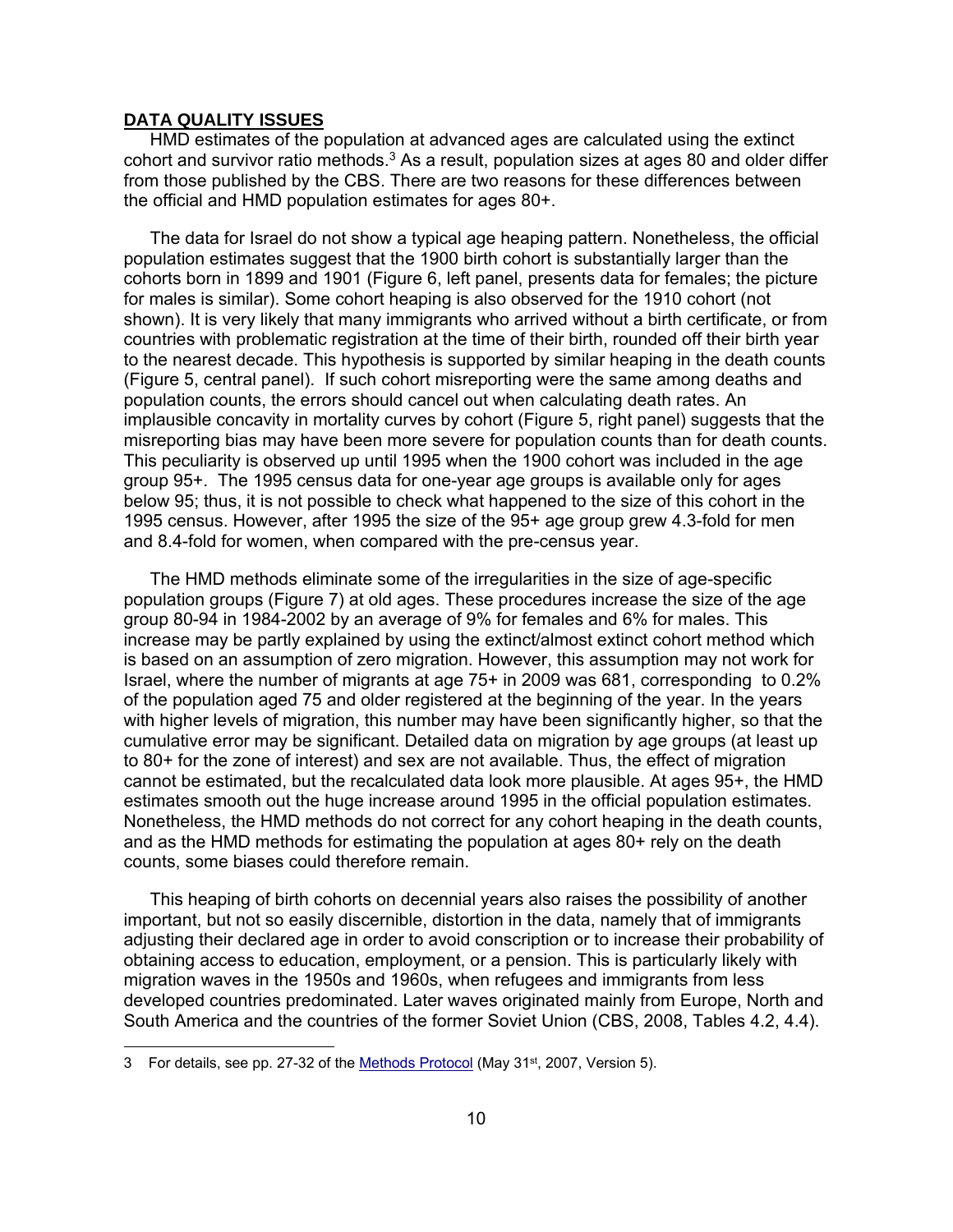**Figure 6. Population Size, Number of Deaths and Death Rates for the 1896-1905 Birth Cohorts During the Period 1984-1995, Females** 



Source: Population and death counts come from the Input (raw) data. Death rates are calculated based on those data.





#### **SUMMARY**

Israel is characterized by low mortality, a very heterogeneous population, and a high level of economic inequality. There are certain limitations to the Israeli data, as discussed above, most of which derive from the large proportion of first generation immigrants from countries with poor vital statistics systems. Israel is also a country with a very high level of immigration. The most notable peak, in 1990, is related to the collapse of the USSR. Although migration statistics are very well documented, there remain some problems with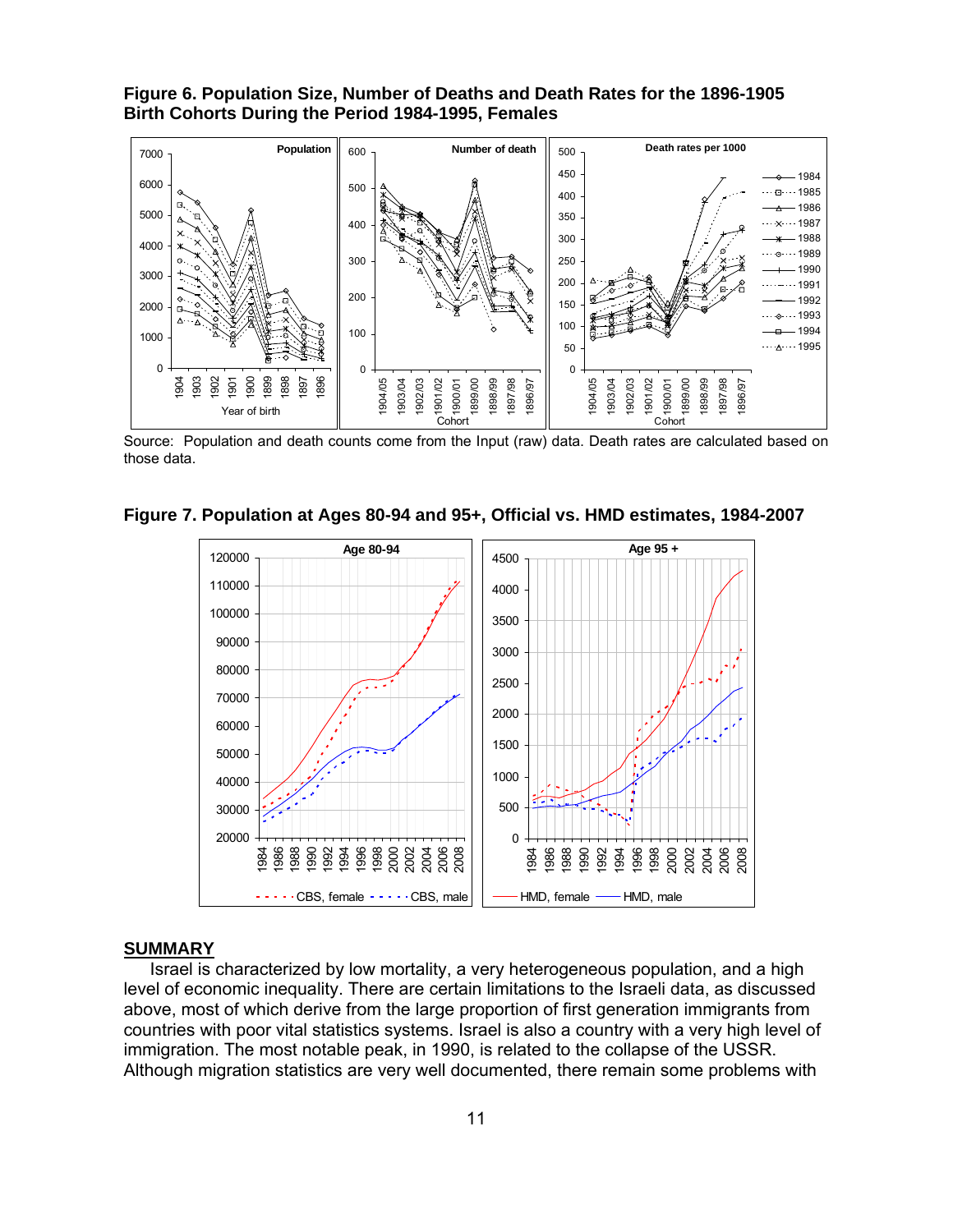the age structure of the migration flow, and some undercount of migrants. Unfortunately, the CBS does not recalculate back annual population estimates using data from the most recent census and for this reason the annual official population estimates are slightly biased. Nonetheless, taking these limitations into account, Israel's rapid economic growth, its stalled fertility transition, as well as its special situation as a society in conflict offer an important case for comparison with other low mortality societies.

## **REVISION HISTORY**

## *Changes with the December 2017 revision:*

Life tables: All life tables have been recalculated using a modified methods protocol. The revised protocol (Version 6) includes two changes: 1) a more precise way to calculate a0, the mean age at death for children dying during the first year of life and 2) the use of birthby-month data (where and when available) to more accurately estimate population exposures. These changes have been implemented simultaneously for ALL HMD series/countries. For more details about these changes, see the revised Methods Protocol (at http://www.mortality.org/Public/Docs/MethodsProtocol.pdf), particularly section 7.1 on Period life tables and section 6 and Appendix E, on death rates. The life tables calculated under the prior methods (Version 5) remain available at v5.mortality.org but will not be further updated in the future.

### *Changes with the October 2018 revision:*

The provisional data on deaths for 2014 have been replaced by final data.

## **ACKNOWLEDGEMENTS**

The authors acknowledge the assistance of the Central Bureau of Statistics, Jerusalem, and in particular, Pnina Zadka. We are very grateful to Naama Rotem, the director of *Health and Vital Statistics Sector* of the Demography and Census Department for providing the recent mortality data for Israel.

## **REFERENCES**

- Anson, J. (2010). "Beyond material explanations: Family solidarity and mortality, a small area analysis," *Population and Development Review,* 36(1): 27-45
- Central Bureau of Statistics (CBS), Israel. (2008). *Annual Abstract of Statistics, No. 59*. Jerusalem: Central Bureau of Statistics.
- Central Bureau of Statistics (CBS), Israel. (2010). Women and men in Israel 1990-2009
- Coale, A. J. (1969). "The decline of fertility in Europe from the French revolution to World War II." Pp. 3-21 in: Behrman S. J. Corsa L. and Freedman R. (eds). *Fertility and Family Planning: A Worldview*. Ann Arbor, MI: The University of Michigan.
- Fogiel-Bijaoui, S. (2002). "Familism, postmodernity and the state: The case of Israel." *The Journal of Israeli History,* 21(1-2): 38-62.
- Peres, Y. and Katz, R. (1981). "Stability and centrality: The nuclear family in modern Israel." *Social Forces* 59(3): 687-704.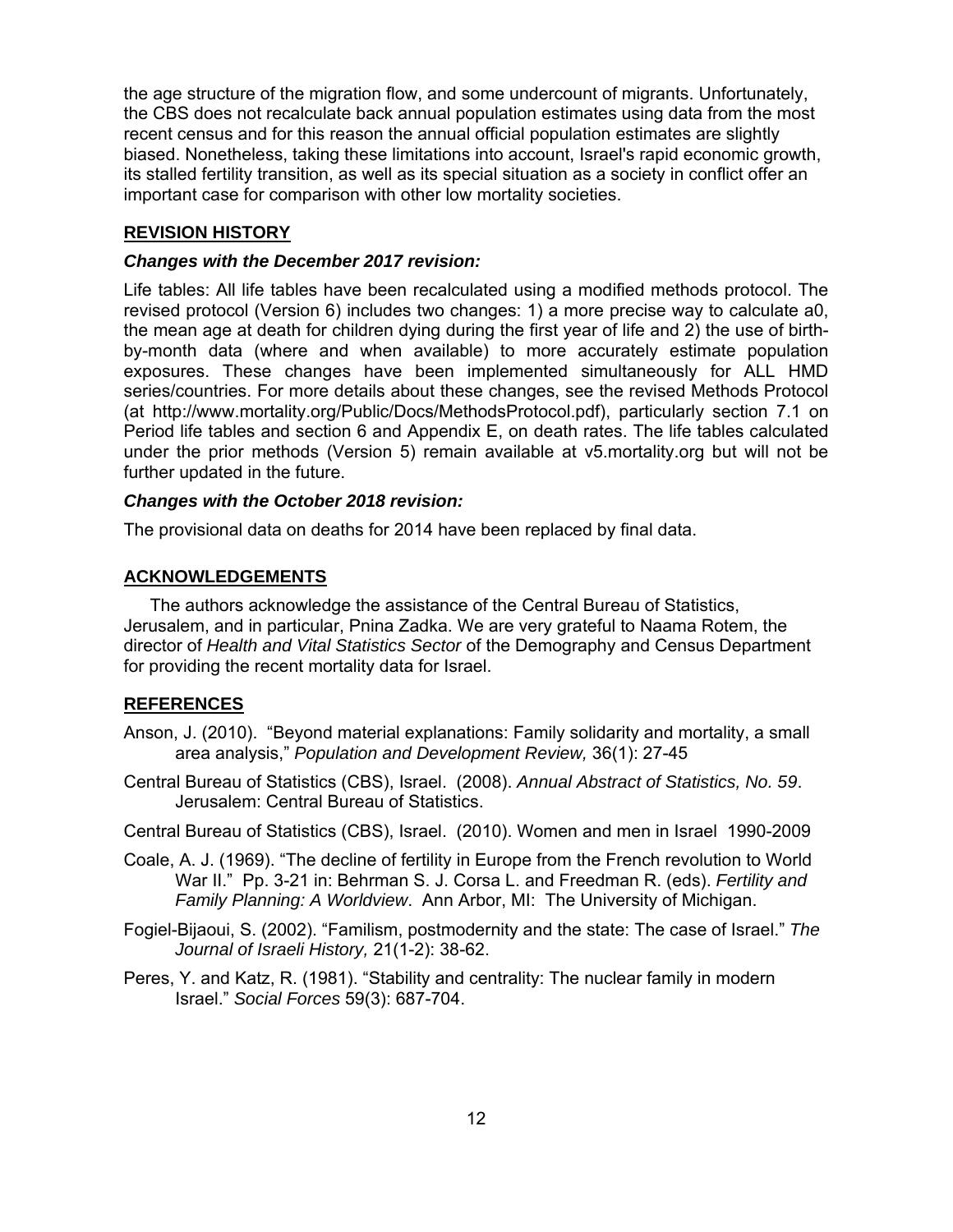## **APPENDIX 1:**

# **DESCRIPTION OF THE ORIGINAL DATA USED FOR HMD CALCULATIONS**

## **POPULATION**

| Period        | Type of Data                                                                                               | Age Grouping         | Comments         | RefCode†                                   |
|---------------|------------------------------------------------------------------------------------------------------------|----------------------|------------------|--------------------------------------------|
| 1983-<br>2016 | Annual population<br>estimates (as of<br>Dec $31st$ for the de<br><i>jure</i> population by<br>sex and age | $[0,1,2,3,4,,94,95+$ | Unpublished data | [01, 04, 05, 08,<br>09, 12, 13, 14,<br>117 |

## **DEATHS**

| Period        | Type of Data                                                           | Age Grouping         | <b>Comments</b>   | RefCode†               |
|---------------|------------------------------------------------------------------------|----------------------|-------------------|------------------------|
| 1983-<br>2016 | Annual death<br>counts for the de<br>jure population by<br>sex and age | $[0,1,2,3,4,,94,95+$ | Unpublished data. | [03, 07, 11, 16,<br>19 |

## **BIRTHS BY SEX**

| Period        | Type of Data                       | Age Grouping         | <b>Comments</b> | RefCode†               |
|---------------|------------------------------------|----------------------|-----------------|------------------------|
| 1983-<br>2016 | Annual live birth<br>counts by sex | $[0,1,2,3,4,,94,95+$ | Published data  | [02, 06, 10, 15]<br>18 |

## **BIRTHS BY MONTH**

**Type of data:** Annual live birth counts by month

**Period covered:** 1980-2009

**RefCodes:** 20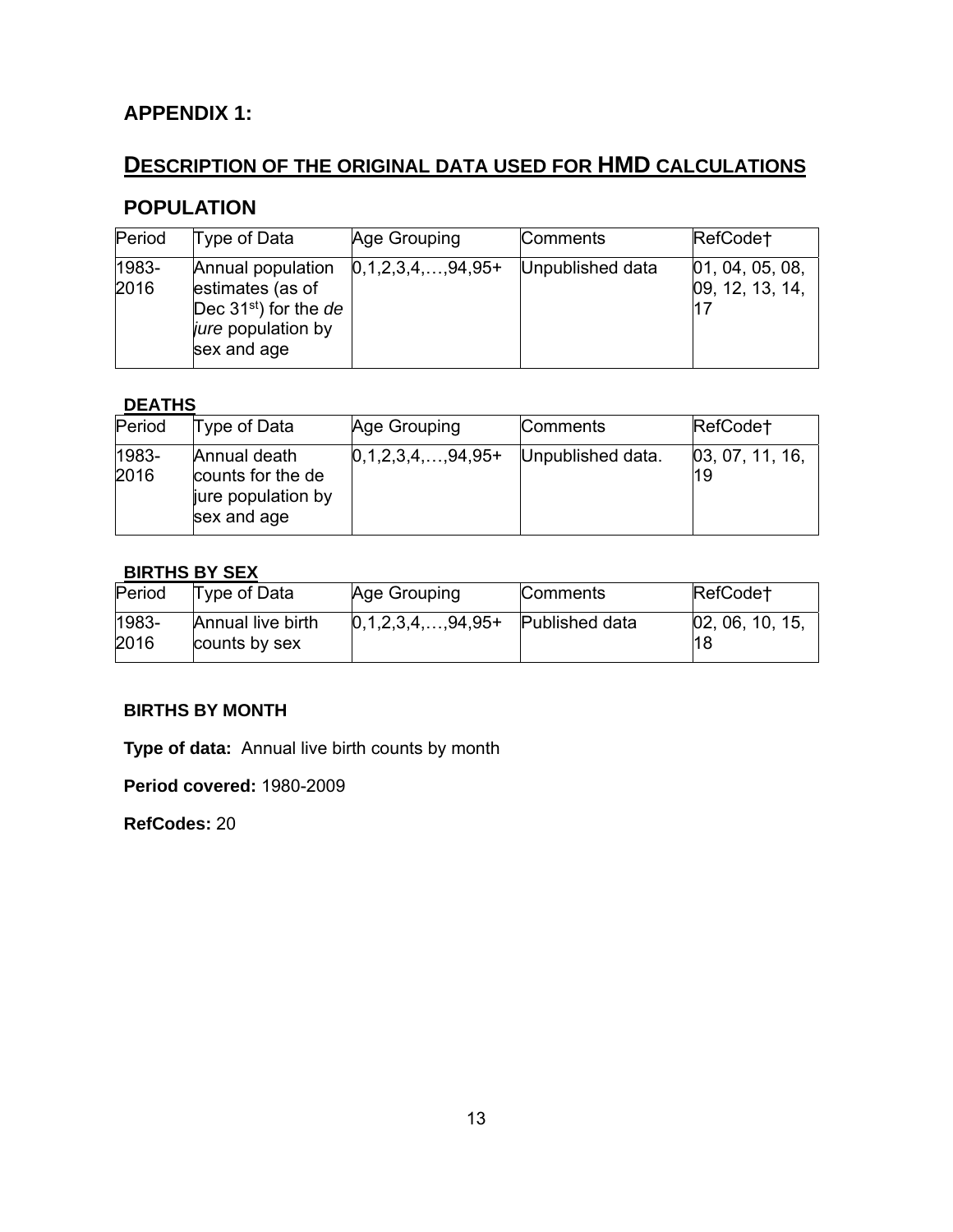## **APPENDIX 2: Adjustment of population estimation during the period 1996-2007 to 2008 census data**

The 1995 census helped verify population estimates during the inter-censal period 1985-1995 and the 2008 census helped verify population estimates during the inter-censal period 1996-2007. For some young cohorts the difference between post- and pre- census population estimates is fairly significant. For this reason, back estimation of net migration in 2008 for some cohorts is very different from migration in the period 1996-2007, and the dynamics of back-estimated cohort migration look unlikely (Figure 2.1, left panel).





**Figure 2.2. Net migration estimates based on official annual population estimates and adjusted HMD estimates in female cohorts 1991-1995** 



The standard HMD pre- and post-censal survival method ignores all information concerning migration, which is clearly inappropriate in this case. . We therefore made the following adjustment. For each 1905-1994 (correspondingly 1919-2008) birth cohort, net migration during 1984-1995 (1996-2008) (Figure 2.1, right panel) was adjusted proportionately, so that the cohort size calculated from the 1983 (correspondingly 1995) census became equal to the estimates based on the 1995 (or 2008 census correspondingly) (Figure 2.2, right panel). The corresponding correction factor for the population size is less than 0.7% of the total population, and the relative correction factor for the cohort size at ages 0-79 is within the interval (−6.8%, 5.4%) for males and (−3.7%,